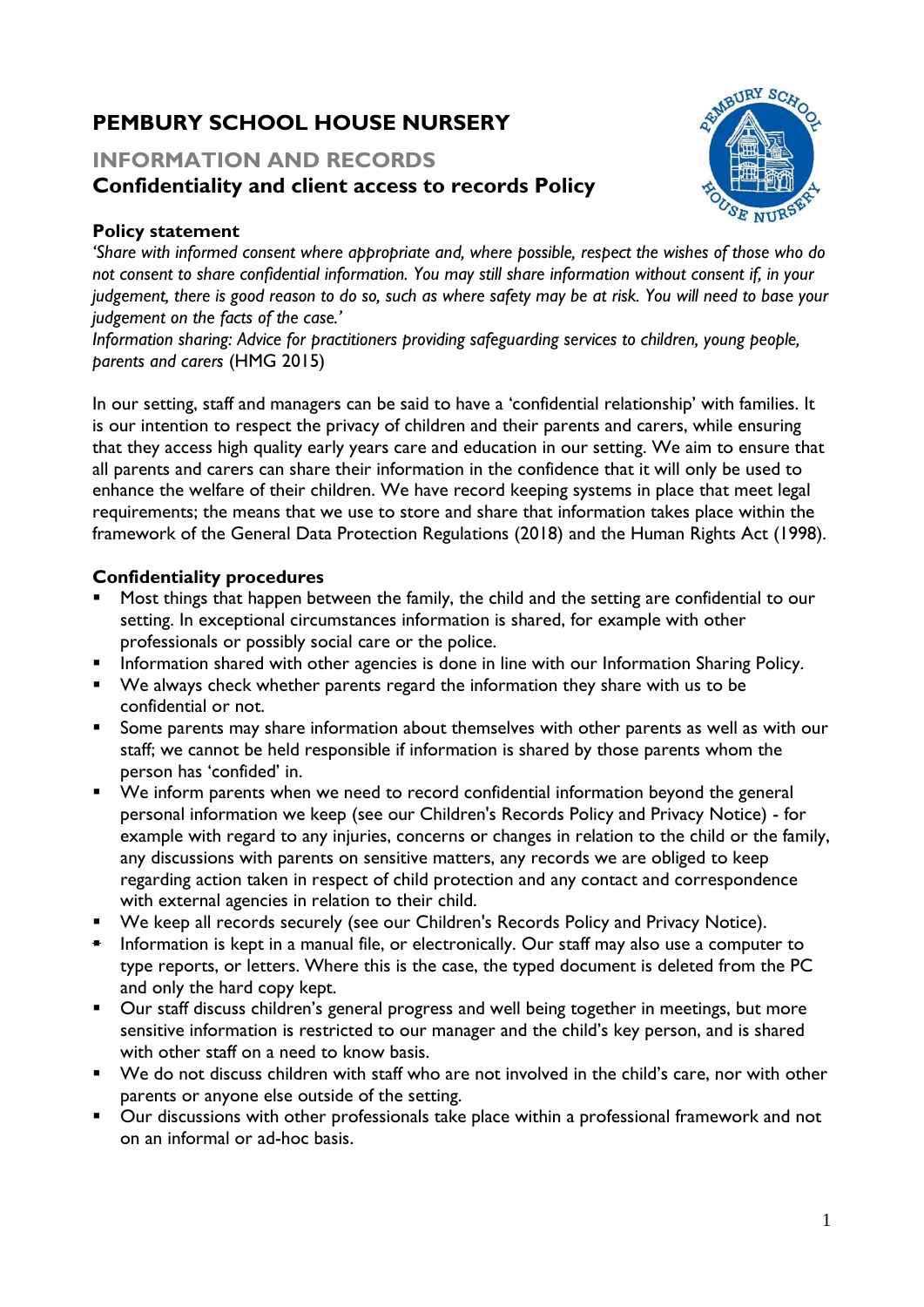■ Where third parties share information about an individual; our practitioners and managers check if it is confidential, both in terms of the party sharing the information and of the person whom the information concerns.

#### Client access to records procedures

Parents may request access to any confidential records we hold on their child and family following the procedure below:

- The parent is the 'subject' of the file in the case where a child is too young to give 'informed consent' and has a right to see information that our setting has compiled on them.
- Any request to see the child's personal file by a parent or person with parental responsibility must be made in writing to the setting leader or manager.
- We acknowledge the request in writing, informing the parent that an arrangement will be made for him/her to see the file contents, subject to third party consent.
- Our manager may seek legal advice before sharing a file.
- Our manager goes through the file and ensures that all documents have been filed correctly, that entries are in date order and that there are no missing pages. They note any information, entry or correspondence or other document which mentions a third party.
- We write to each of those individuals explaining that the subject has requested sight of the file, which contains a reference to them, stating what this is.
- **They are asked to reply in writing to our manager giving or refusing consent for disclosure of** that material.
- We keep copies of these letters and their replies on the child's file.
- 'Third parties' include each family member noted on the file; so where there are separate entries pertaining to each parent, step parent, grandparent etc, we write to each of them to request third party consent.
- **•** Third parties also include workers from any other agency, including children's social care and the health authority for example. Agencies will normally refuse consent to share information, preferring instead for the parent to be redirected to those agencies for a request to see their file held by that agency.
- Members of our staff should also be written to, but we reserve the right under the legislation to override a refusal for consent or to just delete the name of the staff member and not the information. We may grant refusal if the member of staff has provided information that could be considered 'sensitive' and the staff member may be in danger if that information is disclosed; or if that information is the basis of a police investigation. However, if the information is not sensitive, then it is not in our interest to withhold that information from a parent. In each case this should be discussed with members of staff and decisions recorded.
- When we have received all the consents/refusals our manager takes a photocopy of the complete file. On the copy of the file, our manager removes any information that a third party has refused consent for us to disclose and blank out any references to the third party, and any information they have added to the file, using a thick marker pen.
- **The copy file is then checked by legal advisors to verify that the file has been prepared** appropriately.
- What remains is the information recorded by the setting, detailing the work initiated and followed by them in relation to confidential matters. This is called the 'clean copy'.
- $\bullet$  We photocopy the 'clean copy' again and collate it for the parent to see.
- Our manager informs the parent that the file is now ready and invites him/ her to make an appointment to view it.
- Our manager meets with the parent to go through the file, explaining the process as well as what the content of the file records about the child and the work that has been done. Only